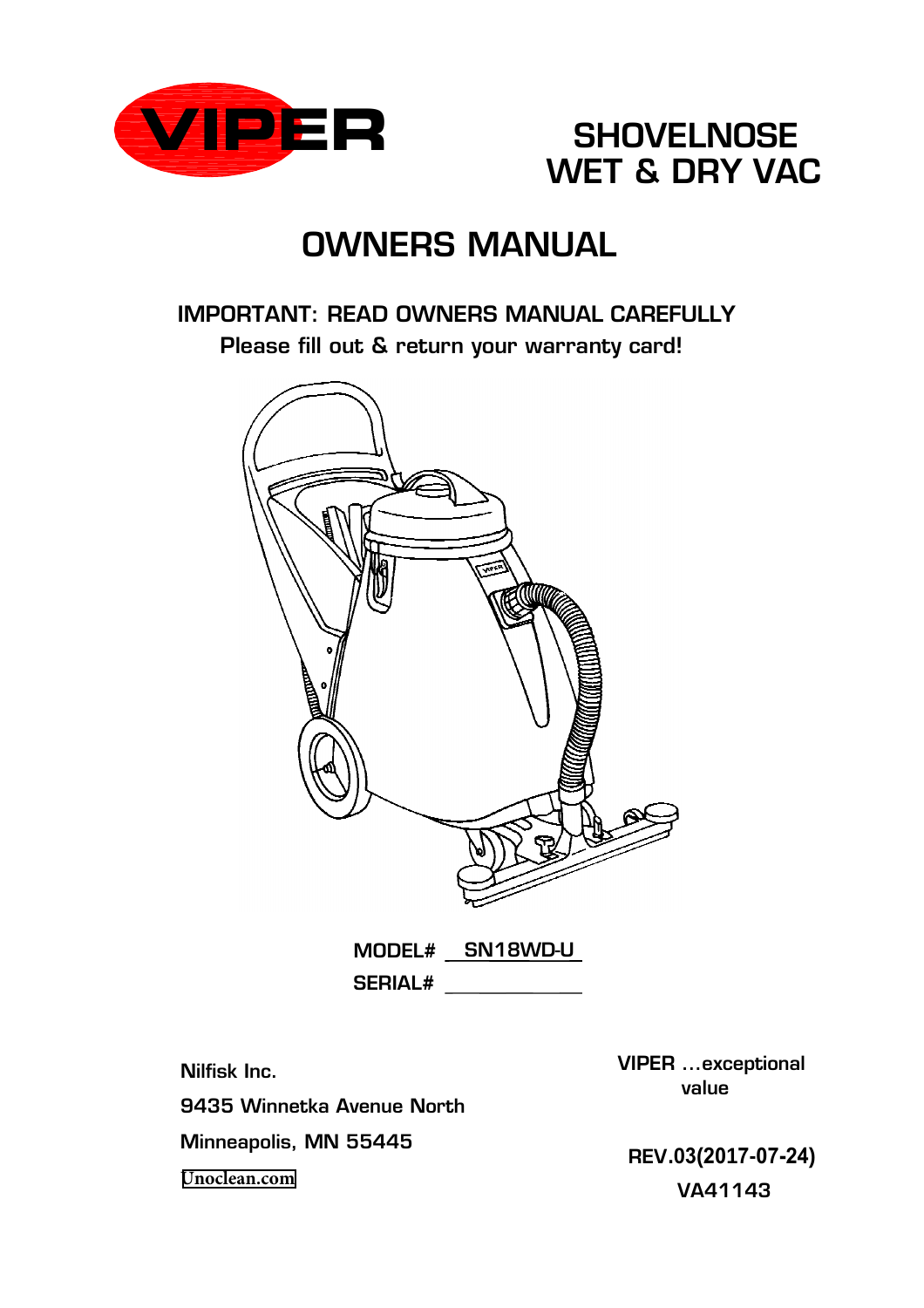

## **TABLE OF CONTENTS**

| <b>Safety Precautions</b>                | 4 - 5    |
|------------------------------------------|----------|
| <b>Handle Assembly</b>                   | 6        |
| <b>Machine Operation</b>                 |          |
| <b>Machine Maintenance &amp; Storage</b> | 8        |
| <b>Parts Lists</b>                       | $9 - 14$ |
| <b>Wiring Diagram</b>                    | 15       |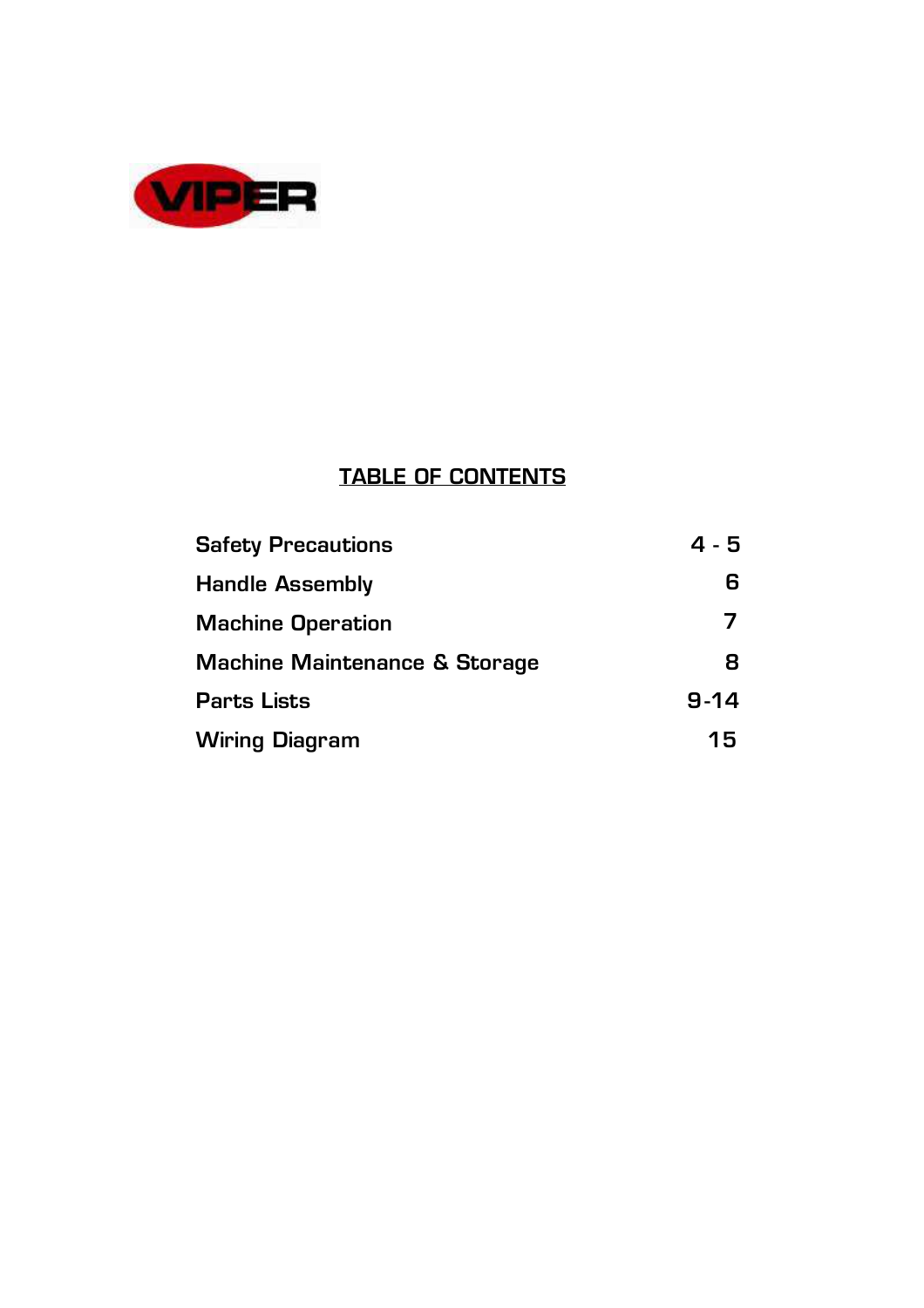

## **SEFETY PRECAUTIONS**

#### **GROUNDING INSTRUCTIONS**

**ordinances. in accordance with all local codes and that is properly installed and grounded inserted into an appropriate outlet**  any circumstances! The plug must be  $\,$ **conductor and grounding plug. !!! This machine must be grounded!**  Do not remove the ground pin under **If it should malfunction or breakdown, grounding provides a path of least resistance for electric current to reduce the risk of electric shock. This machine is equipped with a cord having an equipment-grounding SEFETY PRECAUTIONS**<br> **SERETY PRECAUTIONS**<br> **IThis machine must be grounded**<br> **If the could mallmention or breakdown,**<br> **grounding provides a pair of less cause in the could mallmention or breakdown,**<br> **realistance for el** 

**WARNING – Improper connection of the equipment-grounding conductor can result in a risk of electric shock. Check with a qualified electrician or service person if you are in doubt as to whether the outlet is properly grounded. Do not modify the plug provided with the machine – if it will not fit the outlet, have a proper outlet installed by a qualified electrician.**

**This machine is for use on a nominal 120-V circuit and has a grounding attachment plug that looks like the plug illustrated as following. Make sure that the machine is connected to an outlet having the same configuration as the plug. No adaptor should be used with this machine.**



#### **BEFORE USING (THIS MACHINE) IMPORTANT SAFETY INSTRUCTIONS READ ALL INSTRUCTIONS**

#### **WARNING – To reduce the risk of fire, electric shock, or injury:**

recommended accessorie. Use only as This machine is intended for commercial use. It is constructed for use in an indoor environment and is not intended for any other use. Use only **described in this manual.**

All operators shall read, understand and exercise the following safety precautions:

1) Do not operate machine:

- Unless trained and authorized
- Unless you have read and understand operators manual
- In flammable or explosive areas.
- With damaged cord or plug.
- If not in proper operating condition.
- In outdoor areas.
- In standing water.
- **If machine is not working as it should, has been dropped, damaged, left outdoors, service center.**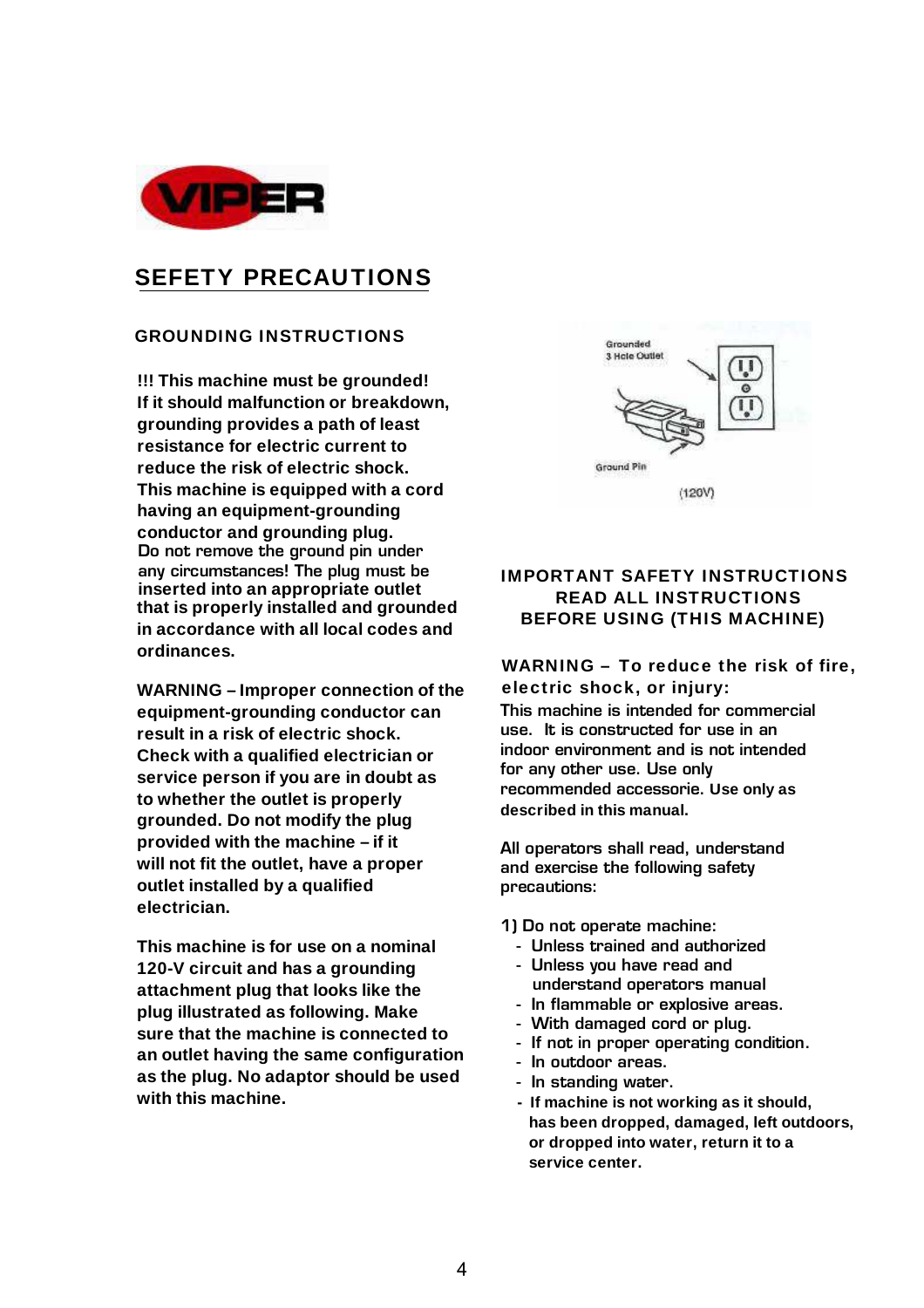

- Without bag / filters in place.
- With the use of extension cords.
- 2) Before operating machine:
	- - Make sure all safety devices are in place and operate properly.
- 3) When using machine:
	- Do not run machine over cord.
	- plug, use cord as a handle, **close a door on cord.** - Do not pull machine by cord or
	- Do not pull cord around sharp edges or corners.
	- Turn power switch to " off " prior to unplugging machine.
	- cord. To unplug, grasp the plug. - Do not unplug by pulling on the
	- Do not stretch cord.
	- Do not handle plug with wet hands.
	- surfaces. - Keep cord away from heated
	- י<br>-- Do not pick up burning or smoking debris such as cigarettes, matches or hot ashes.
	- asnes.<br>- Report machine damage or neport machine damage or<br>faulty operation immediately.
	- **Do not allow to be used as a toy. Close attention is necessary when used by or near children.**
	- **Do not put any object into openings. Do not use with any opening blocked; keep free of dust, lint, hair, and anything that may reduce air flow.**
	- **Keep hair, loose clothing, fingers, and all parts of body away from openings and moving parts.**
	- **Use extra care when cleaning on stairs.**
	- **Do not use to pick up flammable or combustible liquids, such as gasoline, or use in areas where they may be present.**
- **Connect to a properly grounded outlet only. See Grounding Instructions.**
- 4) Before leaving or servicing machine: - Turn off machine.
	- Unplug cord from outlet.
- 5) When servicing machine:
	- Unplug cord from outlet.
	- Use manufacturer supplied or approved replacement parts.

#### $\cdot$   $\cdot$   $\sim$   $-$ **SAVE THESE INSTRUCTIONS**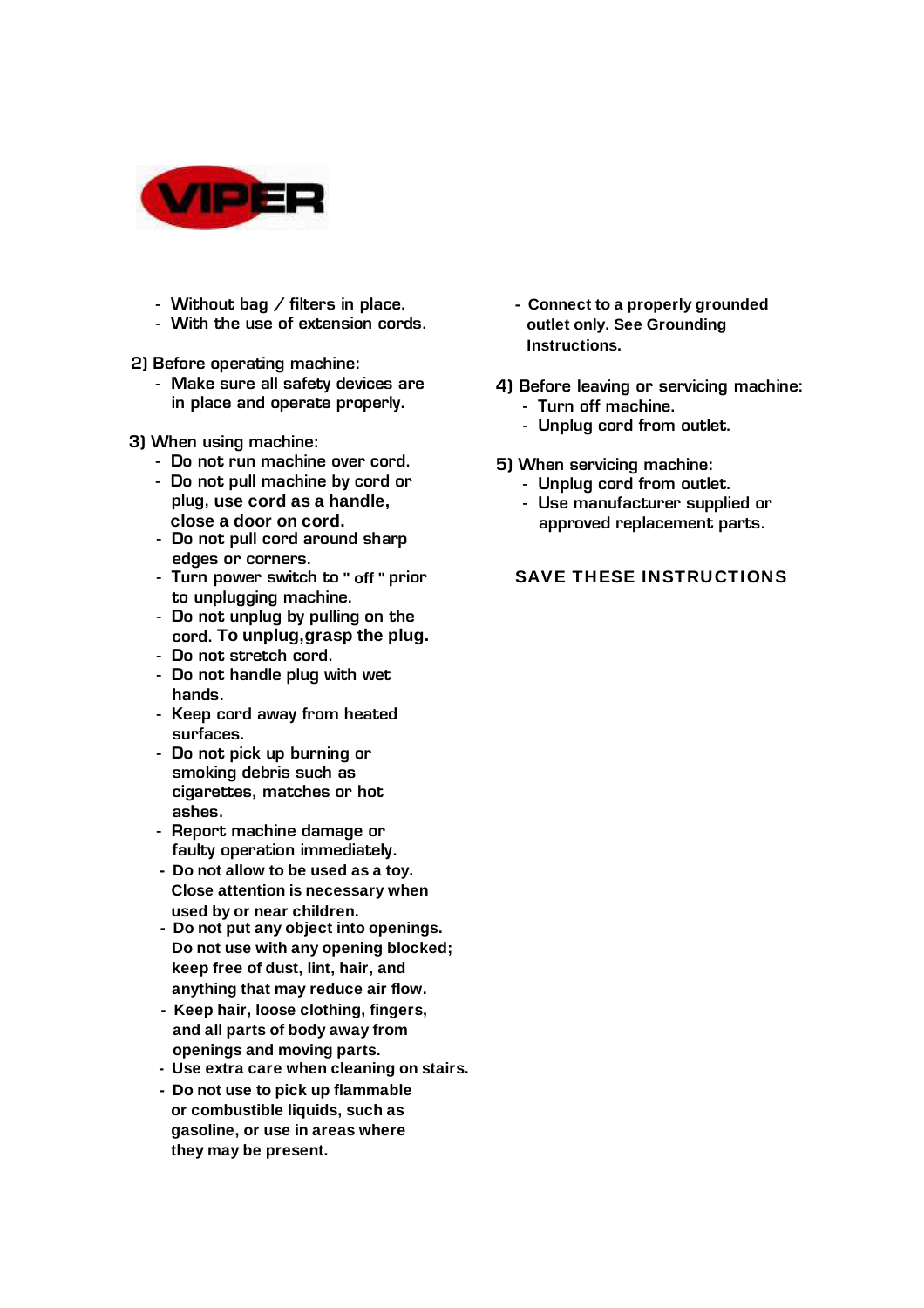### HANDLE ASSEMBLY INSTRUCTIONS



### Attaching Handle

1] Remove handle from ship position and remove upper handle mounting screws from machine (Figure 1).

2] Realign handle as shown and replace screws & washers (Figure 2).

- 3] Attach rear hose dump clamp (Figure 3).
- 4] Attach front mount squeegee (Figure 4).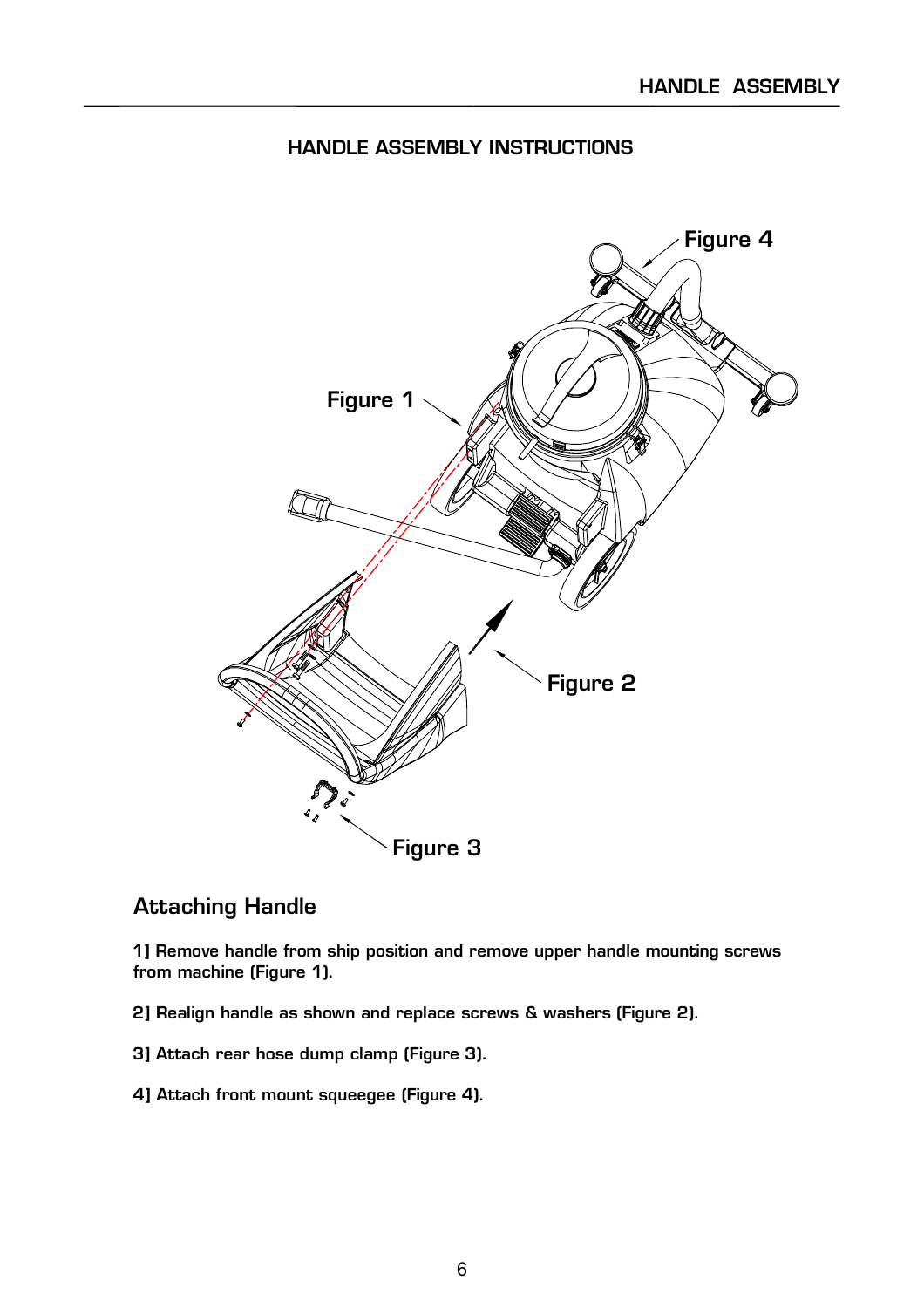## Operation of Wet & Dry Vacuum

**\* Read operators manual thoroughly prior to operating or servicing this machine.** 

#### WET PICKUP

- 1] Remove vacuum head and remove the cloth or paper filter from vacuum, install the bubble buster.
- 2] While vacuum head is removed, check to make sure that the float shut-off is unobstructed and fully functional.
- 3] Replace vacuum head and latch it in place.
- 4] Connect vacuum hose to inlet on the machine body.
- 5] Attach appropriate accessory tool for the job to be completed.
- 6] Plug power cord into a grounded outlet.

#### **\* Do not use an extension cord in conjunction with the standard power cord.**

- 7] If using the front-mounted squeegee assembly, be sure that squeegee is attached to front of machine.
- 8] If using the front-mounted squeegee assembly, lower squeegee to the floor by depressing the top half of the pedal [rear of the machine] forward with your foot.
- 9] Turn power switch to "on" position.
- 10] During wet pickup, the float shut-off will automatically prevent water from entering the recovery tank once the recovery tank is full.

**\* If foam develops in the recovery tank during wet vacuuming, use de-foamer chemical to help eliminate the foam. Foam will not activate the float shut-off, and therefore, may cause vacuum motor damage.** 

11] To raise the squeegee assembly back to transport position, depress the bottom half of the pedal [rear of the machine] downward with your foot.

**\* Be sure that the handle is properly assembled on machine body prior to operating** 

**machine.** 

**\* The shovelnose wet –dry vacuum includes the GV25014"bubble buster" blue nylon foam suppression bag. This bag must be used in all wet pick-up applications. Failure to use the bag will void the warranty on the vacuum motor.** 

#### DRY PICKUP

1] Remove vacuum head and bubble buster, and be sure the cloth or paper filter is properly installed.

#### **\* Do not operate machine without bag or filter properly installed.**

- 2] Replace vacuum head and latch it in place.
- 3] Connect vacuum hose to inlet on the machine body.
- 4] Attach appropriate accessory tool for the job to be completed.
- 5] Plug power cord into a grounded outlet.

#### **\* Do not use an extension cord in conjunction with the standard power cord.**

- 6] Turn power switch to "on" position.
- 7] Check the filter bag periodically to see if it is full. For optimal performance, replace bag when it is 3/4 full.

#### DRAINING THE RECOVERY TANK

- 1] Unplug machine from power outlet.
- 2] Transport machine to nearest floor drain or bucket.
- 3] Remove drain hose from rear of machine. Remove ball plug from drain hose, and drain the contents of the tank.
- 4] After the contents have drained, remove the vacuum head and rinse recovery tank with clean water.
- 5] Replace the ball plug on the drain hose and hang hose back on the rear of the machine.
- **To prevent odors in the recovery tank, remove the vacuum head when machine is not in operation to allow air to circulate.**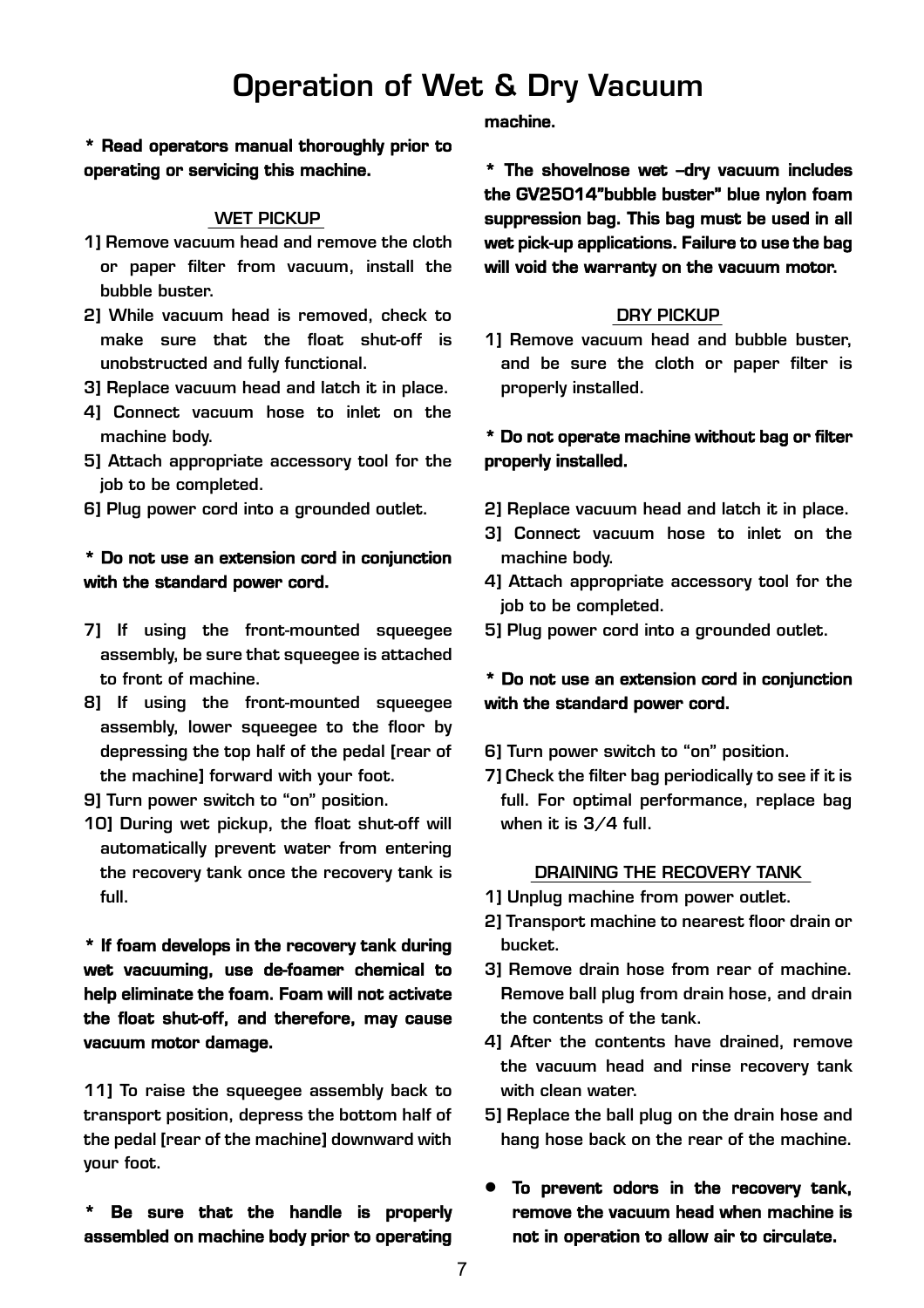#### **MAINTENANCE**

To keep the machine performing well for many years, please follow the following maintenance procedures.

\* Always confirm that the machine is unplugged prior to performing any maintenance or repairs.

- 1] Drain and rinse recovery tank after each use.
- 2] Clean float shut-off after each use.
- 3] Check bag to see if it is full after each use. Replace bag when it is 3/4 full.
- 4] Clean outside of machine with a mild cleaner.
- 5] Check power cord for any damage. If any .
- 6] Clean squeegee blades with a cloth.

#### **\* Do not use your fingers to wipe the blades!**

- 7] Check vacuum hose for holes and clogs.
- 8] Lubricate wheels, casters and axles with a water resistant lubricant every month.
- 9] Check machine for loose or missing nuts and bolts, and replace as necessary.

**\* After each use in a wet pick-up application, remove the GV25014 "Bubble Buster" blue nylon foam suppression bag and rinse it with clean water. This will aid in preventing any build-up which can reduce air flow.** 

#### **STORAGE**

- 1] Unplug machine from power source.
- 2] Store in upright position in a dry area.
- 3] Store with squeegee assembly off the ground.
- 4] Store with vacuum head off unit so that tank may breathe.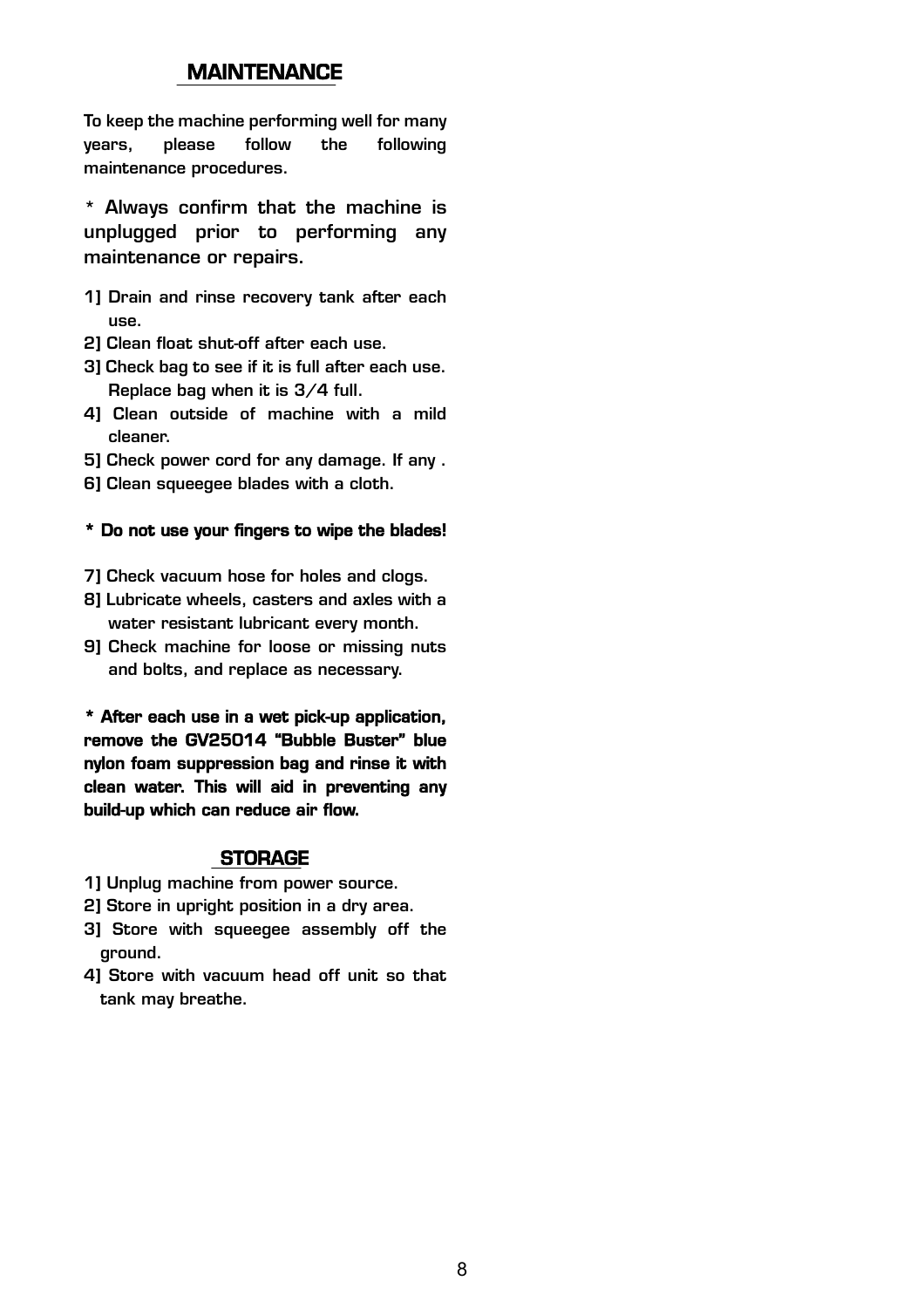↴ 20  $\bigcirc$  $\widehat{\mathbf{C}}$  $\Omega$  $\sqcup$ 22  $\overline{\mathcal{L}}$  $\left($  $\textcolor{red}{\widehat{10}}$  $\mathbf{0}$  $\bigcirc$  $\sqrt{4}$  $\overline{\phantom{a}}$  $\begin{array}{c} \end{array}$  $\hat{23}$  $\sqrt{5}$ 'n  $\mathfrak{a}$  $\widehat{24}$  $\sqrt{6}$  $\mathcal{F}$  $\circled{6}$  $\circled{9}$  $\Omega$ -Î  $\circled{25}$ ĵ  $\circledR$ - i  $^\dagger$ € .<br>I 1  $\circled{1}$ C)  $\mathbf{R}$  $\circled{1}$  $\overline{26}$ ĺ  $\sqrt{4}$  $\widehat{\bm{\mathcal{D}}}$ ∯<br>C<br>C ð  $\circled{f}$  $\overline{28}$ đ  $\mathcal{F}$  $\circled{2}$  $\circled{1}$ **OUTHFIELD**  $\left( \mathbf{\mathcal{B}}\right)$  $-30$  $\left( 19\right)$  $\cdots$  $\sqrt{6}$ 

SN18WD **-U**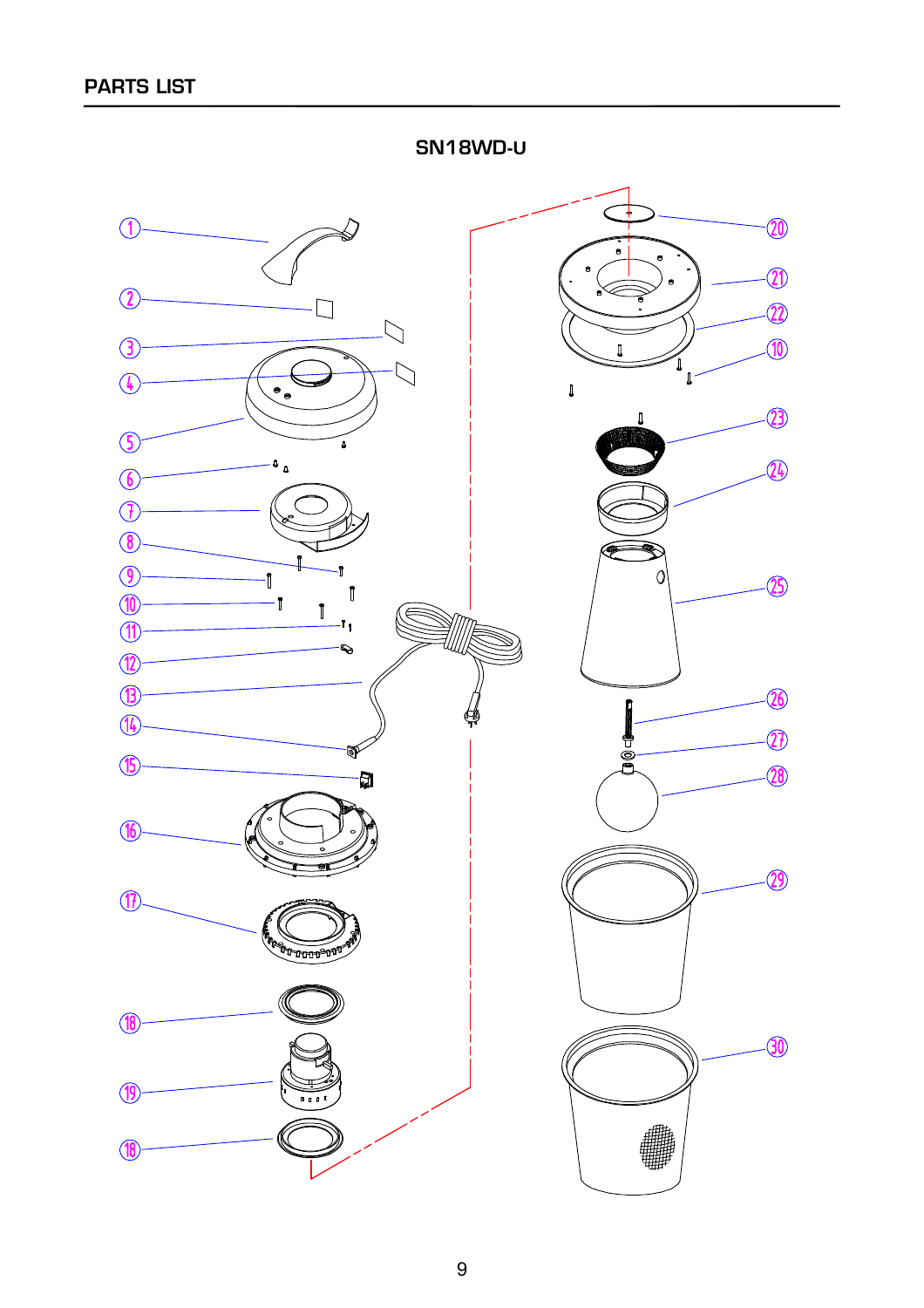## **VACUUM GROUP PARTS LIST FOR SN18WD -U**

| <b>DIA</b>     | <b>PART</b>     | <b>DESCRIPTION</b>            | <b>NO</b>    |
|----------------|-----------------|-------------------------------|--------------|
| <b>NO</b>      | <b>NUMBER</b>   |                               | <b>REQ'D</b> |
| 1              | GT10004         | <b>HANDLE</b>                 | 1            |
| 2              | <b>VF40994</b>  | <b>READ MANUAL LABEL</b>      | 1            |
| 3              | <b>VA21544A</b> | <b>SERIAL TAG</b>             | 1            |
| 4              | <b>VA20453</b>  | <b>DECAL, WARNING</b>         | 1            |
| 5              | GT10003B        | <b>COVER, VAC HEAD</b>        | 1            |
| 6              | GT13001         | ST5 x 12, PH                  | 3            |
| $\overline{7}$ | GT10019         | UPPER COVER, MOTOR            | 1            |
| 8              | GT13004         | ST5 x 20, PH                  | 1            |
| 9              | GT13034         | ST5 x 50, PH                  | 4            |
| 10             | GT13033         | ST5 x 44, PH                  | 6            |
| 11             | <b>VA13470</b>  | ST3 x 16, PH                  | 2            |
| 12             | VA21517         | <b>CLAMP, BLOCK</b>           | 1            |
| 13             | <b>VA65001</b>  | <b>CABLE, POWER</b>           | 1            |
| 14             | VA21521         | <b>GROMMET, POWER CORD</b>    | 1            |
| 15             | VA91346         | <b>ON/OFF SWITCH</b>          | 1            |
| 16             | GV15002         | <b>MOUNTING COVER, MOTOR</b>  | 1            |
| 17             | <b>FC25002A</b> | <b>MOUNTING PLATE, MOTOR</b>  | 1            |
| 18             | <b>VA41032</b>  | <b>GASKET, MOTOR</b>          | 2            |
| 19             | <b>ZD49000A</b> | VAC MOTOR, 115V               | 1            |
| 20             | <b>GV25002</b>  | <b>SEAL PLATE</b>             | 1            |
| 21             | GV15004A        | <b>MOUNTING BASE, MOTOR</b>   | 1            |
| 22             | GV15006         | <b>GASKET, MOUNTING PLATE</b> | 1            |
| 23             | GV25010         | <b>FILTER SCREEN</b>          | 1            |
| 24             | GV25013         | <b>WATER GUARD</b>            | 1            |
| 25             | GV25006         | <b>TRUMPET</b>                | 1            |
| 26             | GV25003         | POLE, BALL                    | 1            |
| 27             | <b>VF14090</b>  | "O" RING                      | 1            |
| 28             | GV25009         | <b>BALL</b>                   | 1            |
| 29             | GV0014          | <b>VACUUM FILTER ASSY</b>     | 1            |
| 30             | GV25014         | <b>BUBBLE BUSTER</b>          | 1            |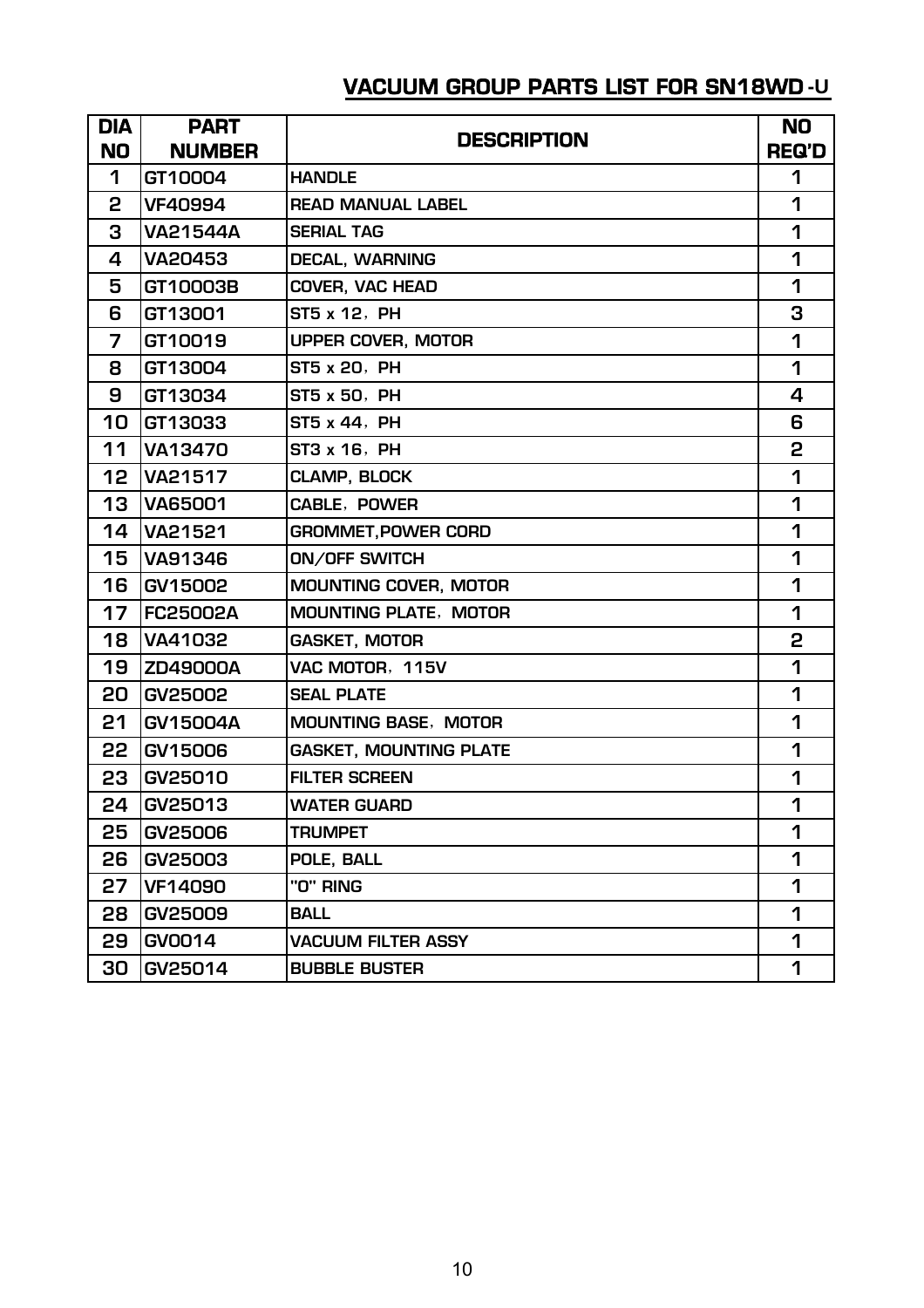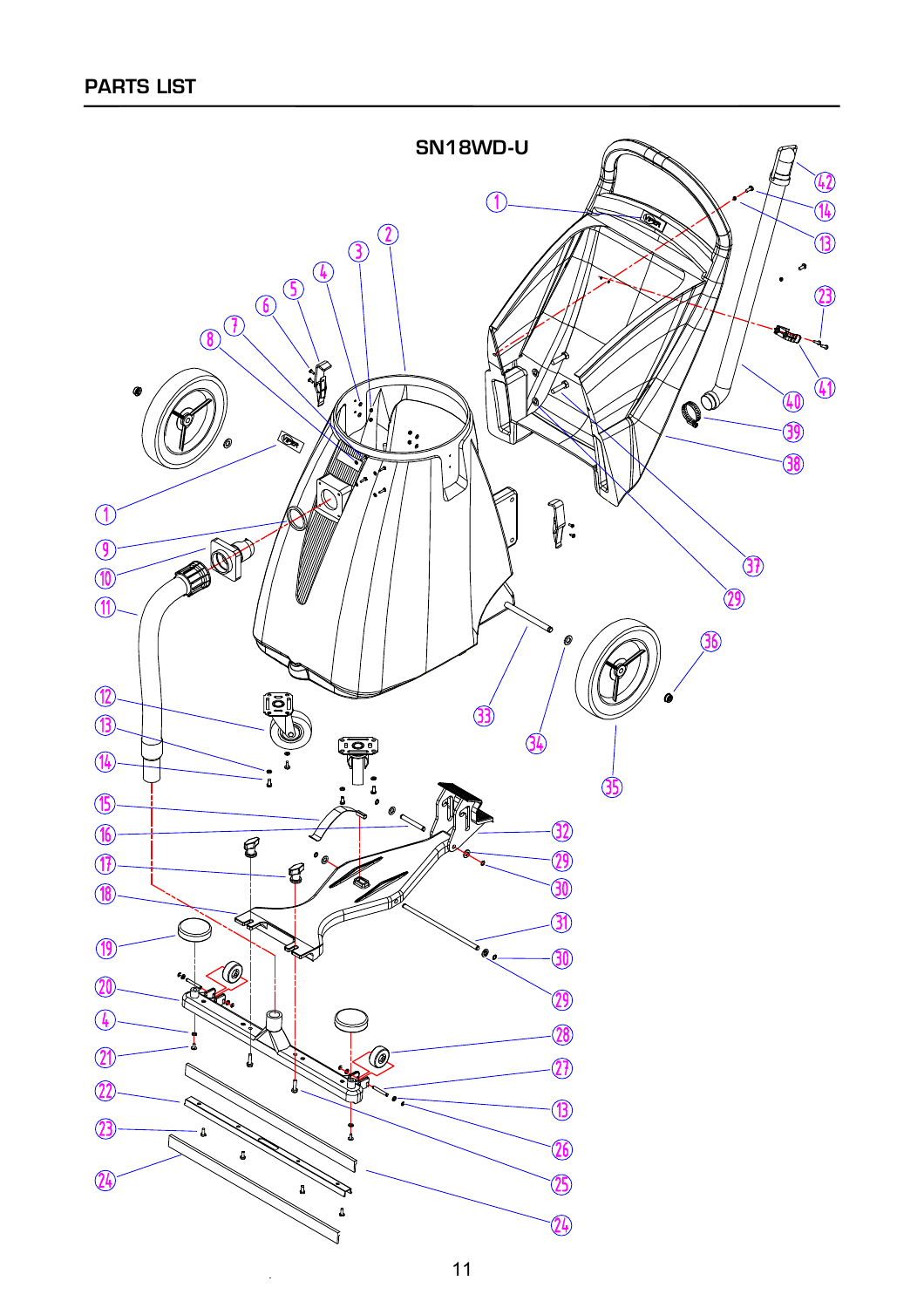## **VACUUM GROUP PARTS LIST FOR SN18WD -U**

| <b>DIA</b> | <b>PART</b>                      |                                     | <b>NO</b>    |
|------------|----------------------------------|-------------------------------------|--------------|
| <b>NO</b>  | <b>NUMBER</b>                    | <b>DESCRIPTION</b>                  | <b>REQ'D</b> |
| 1          | <b>VF47035A</b>                  | "VIPER" LOGO                        | 2            |
| 2          | <b>VA75001</b>                   | <b>TANK</b>                         | 1            |
| 3          | GT13022                          | NUT, M5, NYLON INSERT               | 4            |
| 4          | <b>VF13474A</b>                  | <b>WASHER</b>                       | 6            |
| 5          | <b>VA21595</b>                   | <b>CATCH</b>                        | 2            |
| 6          | VA14010                          | SCREW, M5 x 20                      | 4            |
| 7          | VA14004                          | SELF-TAPPING SCREW, ST4 x 20        | 4            |
| 8          | VA13483                          | <b>WASHER</b>                       | 4            |
| 9          | <b>VA21514</b>                   | <b>GASKET</b>                       | 1            |
| 10         | <b>VA21513A</b>                  | <b>INTAKE</b>                       | 1            |
| 11         | <b>VA85018</b>                   | <b>HOSE ASSEMBLY</b>                | 1            |
| 12         | <b>VA91342</b>                   | 3.5" CASTER                         | 2            |
| 13         | <b>VF13600</b>                   | <b>WASHER</b>                       | 10           |
| 14         | <b>VF13495</b>                   | SCREW, M6 x 16                      | 6            |
| 15         | <b>VA75005</b>                   | <b>LEAF SPRING</b>                  | 1            |
| 16         | VA75013                          | <b>AXLE</b>                         | 1            |
| 17         | <b>VA85003</b>                   | <b>KNOB</b>                         | 2            |
| 18         | <b>VA75006</b>                   | <b>MOUNTING PLATE, PICK-UP TOOL</b> | 1            |
| 19         | <b>VA75007</b>                   | <b>BUMPER</b>                       | 2            |
| 20         | <b>VA85002</b>                   | BODY, PICK-UP TOOL 24"              | 1            |
|            | <b>VA75008</b>                   | BODY, PICK-UP TOOL 30"              | 1            |
| 21         | VA13471                          | SELF-TAPPING SCREW, ST5 x 10        | 2            |
| 22         | <b>VA85001</b>                   | CLAMP, BLADE, 24"                   | 1            |
|            | <b>VA75009</b>                   | CLAMP, BLADE, 30"                   | 1            |
| 23         | <b>W20501</b>                    | SCREW, M5 x 14, PH                  | 6            |
| 24         | VA75021                          | BLADE, 24"                          | 2            |
|            | VA75019                          | BLADE, 30"                          | 2            |
| 25         | <b>VA13491</b>                   | SCREW, M8 x 25                      | 2            |
| 26         | <b>VA85005</b>                   | <b>LOCK</b>                         | 4            |
| 27         | <b>VA85004</b>                   | <b>AXLE, WHEEL</b>                  | 2            |
| 28         | VA91345-8                        | WHEEL, 2"                           | 2            |
| 29         | <b>VF13516</b>                   | <b>WASHER</b>                       | 8            |
| 30         | VA14001                          | <b>LOCK</b>                         | 4            |
| 31         | VA75011                          | <b>AXLE, MOUNTING PLATE</b>         | 1            |
| 32         | <b>VA75012</b><br><b>VA75003</b> | <b>PEDAL</b>                        | 1            |
| 33         |                                  | <b>AXLE, PEDAL</b>                  | 1            |
| 34         | <b>W60113S</b><br>VA75004        | <b>WASHER</b>                       | 2            |
| 35         |                                  | 10" WHEEL                           | 2            |
| 36         | W10011                           | CAP, AXLE, WHEEL                    | 2<br>6       |
| 37         | VA14002                          | <b>SCREW, M10 x 50</b>              |              |
| 38         | <b>VA75002</b>                   | <b>HANDLE</b>                       | 1<br>1       |
| 39         | W10113                           | <b>CLAMP 2"</b>                     | 1            |
| 40         | <b>VA93208A</b>                  | <b>DRAIN HOSE</b>                   | 1            |
| 41         | GV70034                          | <b>CLAMP, DRAIN HOSE</b>            |              |
| 42         | <b>VA20104A</b>                  | <b>PLUG DRAIN HOSE</b>              | 1            |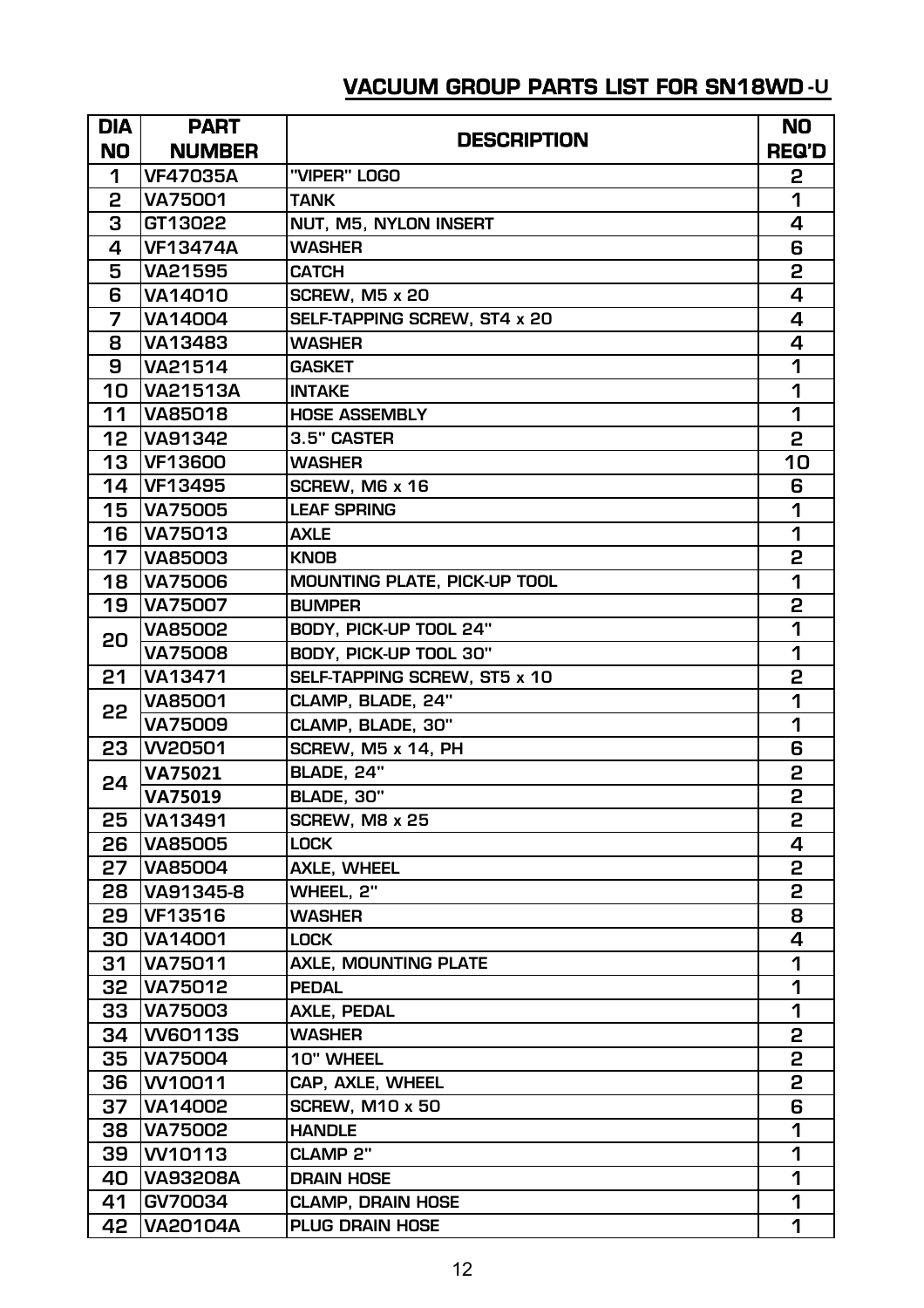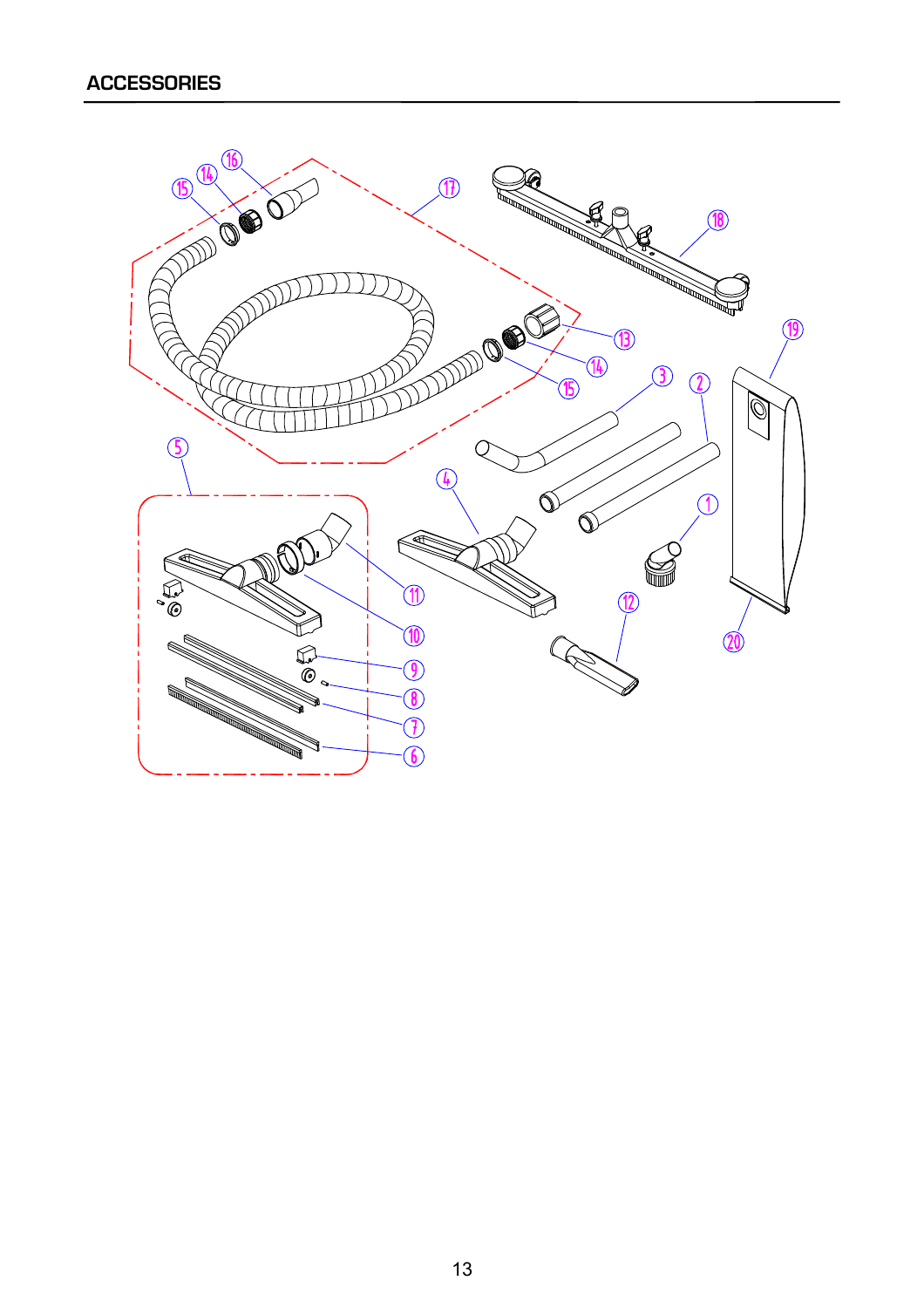## **VACUUM GROUP PARTS LIST FOR SN18WD -U**

| <b>DIA</b> | <b>PART</b>     | <b>DESCRIPTION</b>                     | <b>NO</b>    |
|------------|-----------------|----------------------------------------|--------------|
| <b>NO</b>  | <b>NUMBER</b>   |                                        | <b>REQ'D</b> |
| 1          | <b>VA20803</b>  | <b>DUSTING TOOL</b>                    | 1            |
| 2          | <b>VA20248</b>  | <b>TUBE</b>                            | 2            |
| 3          | <b>VA20209</b>  | <b>WAND</b>                            | 1            |
| 4          | <b>GV0040-D</b> | DRY PICK-UP TOOL                       | 1            |
| 5          | <b>GV0040-W</b> | <b>WET PICK-UP TOOL</b>                | 1            |
| 6          | VA20207-8       | <b>RUBBER BLADES, 400mm</b>            | 2            |
| 7          | VA20207-5A      | SEAT, BLADE, 400mm                     | 2            |
| 8          | VA20413         | PIN, WHEEL                             | 2            |
| 9          | VA20207-4       | <b>SEAT, WHEEL</b>                     | 2            |
| 10         | VA20207-3       | CLIP, FLOOR TOOL ADAPTER               | 1            |
| 11         | VA20207-2       | FLOOR TOOL ADAPTER(38mm)               | 1            |
| 12         | <b>VA20806</b>  | <b>CREVICE TOOL</b>                    | 1            |
| 13         | <b>VA20201</b>  | <b>MACHINE END</b>                     | 1            |
| 14         | <b>VA20202</b>  | <b>THREADED INSERT</b>                 | 2            |
| 15         | <b>VA20203</b>  | <b>CLIP RING</b>                       | 2            |
| 16         | <b>VA20206</b>  | ANGLED HOSE END, 38mm                  | 1            |
| 17         | <b>VA20288</b>  | <b>HOSE ASSY</b>                       | 1            |
|            | <b>VA00001A</b> | <b>24" FRONT MOUNT SQUEEGEE ASSY</b>   | 1            |
| 18         | <b>VA00002A</b> | 30" FRONT MOUNT SQUEEGEE(OPTIONAL)ASSY | 1            |
|            | <b>VA00005</b>  | 24" DRY PICK-UP TOOL ASSY(OPTIONAL)    | 1            |
| 19         | <b>VA75020</b>  | <b>CLOTH BAG, DUST(OPTIONAL)</b>       | 1            |
| 20         | VA75020-1       | CLIP, CLOTH BAG(OPTIONAL)              | 1            |